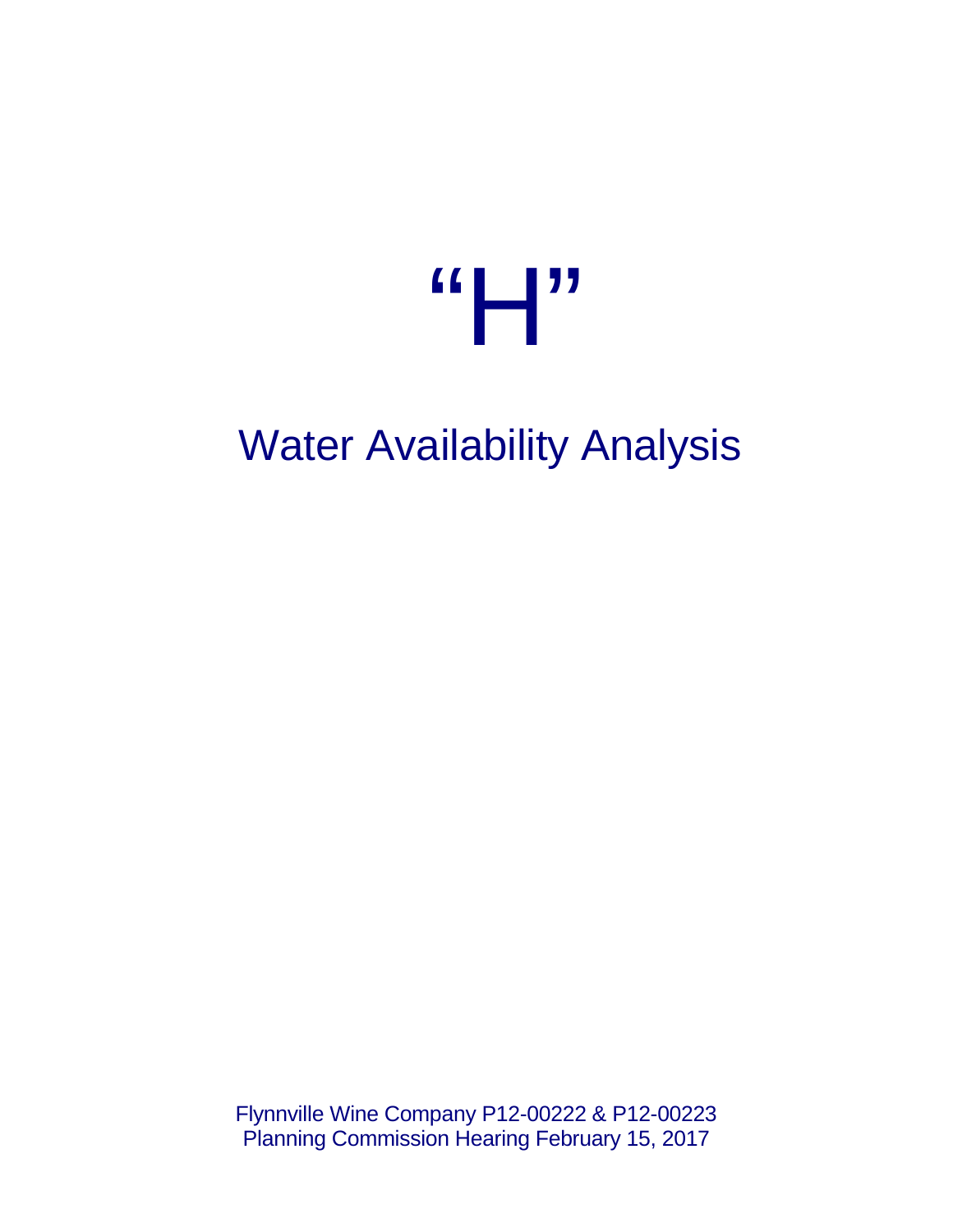

October 23, 2015

Napa County PBES 1195 Third Street Room 210 Napa, CA 94559

RE: Flynnville Wine Company Use Permit Assistance - Water Availability Analysis Project Number 2008008

Dear Ms. Ayers:

Flynnville Wine Company is applying for a Use Permit for a winery facility located at 1402 St. Helena Highway, in Calistoga (APN: 020-320-003, 006, 009, 015, 016 & 020-170-012). The Use Permit Application includes the construction of a new winery with a production capacity of 60,000 gallons per year. The winery will consist of 2 buildings constructed in 2 separate phases. Phase 1 construction will consist of the main winery building that will provide for wine production, hospitality, and administrative needs. Three existing buildings will be removed to accommodate the Phase 1 winery building and associated infrastructure. Phase 2 construction will consist of a separate building providing for storage, shipping, and receiving operations. Two existing buildings will be removed to accommodate the Phase 2 storage building. Three existing buildings will remain on the parcel, as will the existing businesses therein. The proposed peak number of employees is 20, which includes winery employees and employees of the existing businesses that will remain on the property. Flynnville Wine Company anticipates 15 maximum visitors per day and an average of 40 per week. Summit Engineering has prepared the following Water Availability Analysis (WAA), which provides a comparison between the existing water demand, proposed water demand, and the estimated water allotment of the property. Existing on-site wells will be used to provide water for the proposed project, and the remaining businesses. The estimated water allotment is based on a proposed parcel merger of the subject properties listed above, which will create a total parcel size of 10.06 acres. Five existing wells will provide the water supply for the merged parcel.

Refer to Use Permit Application Sheets UP1 and UP3 for a general layout of the project components. These plans also include approximate property boundaries, existing buildings and agricultural development.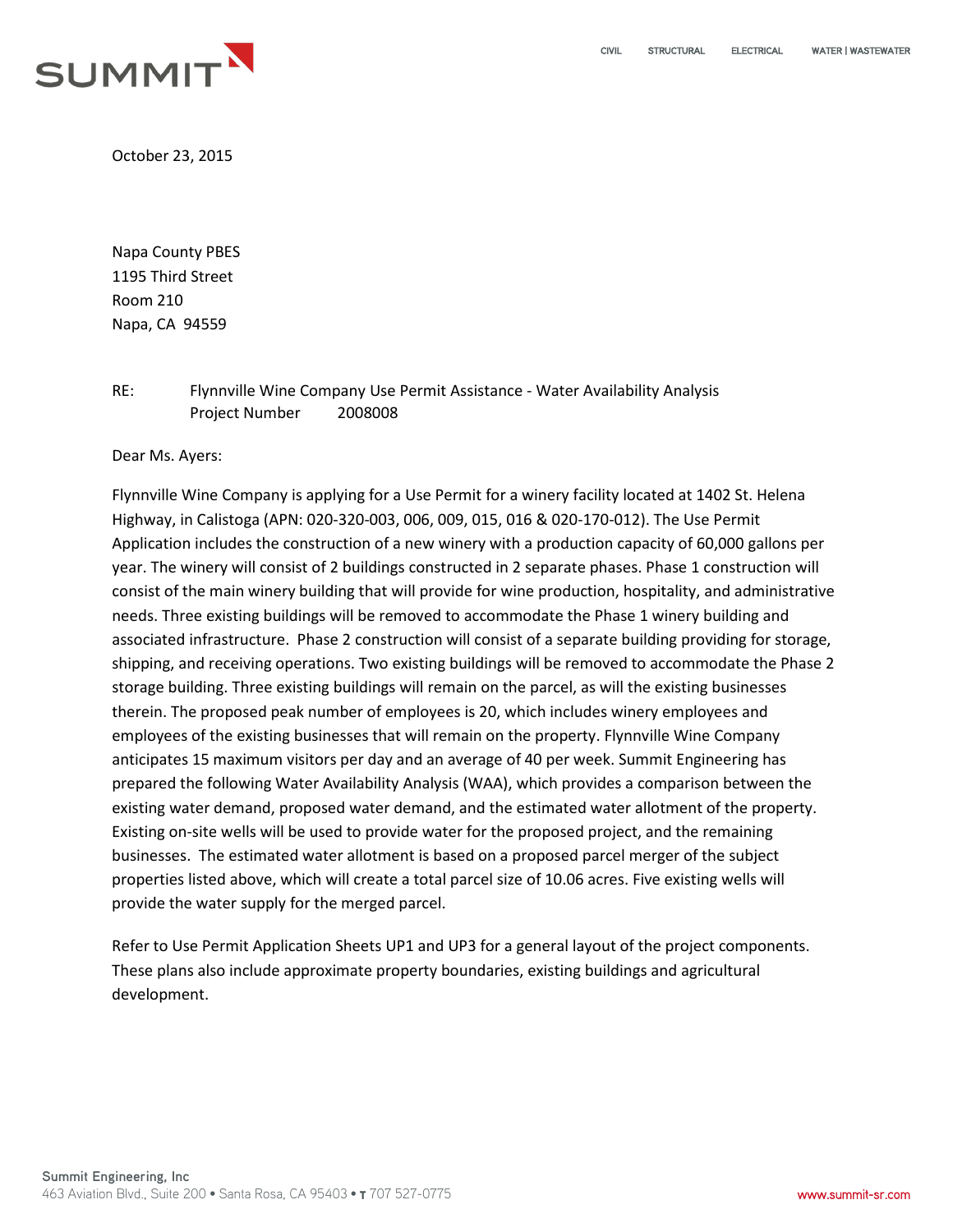#### **EXISTING WATER DEMAND**

## **Domestic Water Demand**

Existing water demand is created from full time warehouse and office employees. Water demand is estimated using 15 gpd/capita based on Napa County PBES guidelines for estimating wastewater flows for on-site wastewater systems. Using 15 gpd/capita, the estimated existing domestic water use is:

(40 office employees + 10 warehouse employees) x 15 gpd/capita x 365 = **0.84 ac-ft/yr**

## **Landscape Irrigation Water Demand**

Existing landscape irrigation demand is based 0.2 acres of landscaping and the California Department of Water Resources Estimated Total Water Use (ETWU) equation, and parameters from Napa County PBES's Water Efficient Landscape Ordinance. All of the existing landscaping will is drought tolerant, and irrigated via drip or similar irrigation system.

$$
ETWU = (ETo)(0.62) \left( \frac{PF \times HA}{IE} + SLA \right)
$$

Where:

ETWU = Estimated Total Water Use per year (gallons)

 $ETo = Reference Evaporanspiration (inches)$ 

PF = Plant Factor from WUCOLS (see Section 491)

HA = Hydrozone Area [high, medium, and low water use areas] (square feet)

 $SLA = Special$  Landscape Area (square feet)

 $0.62 =$  Conversion Factor

IE  $=$  Irrigation Efficiency (minimum  $0.71$ )

ETWU =  $(44.1 \text{ in/year})$  $(0.62)$  $[(0.2 * 8.887 SF)/0.9] = 53.997 \text{ gal/yr}$  = 0.17 ac-ft/yr

#### Assumptions:

- Low water use types with a plant factor of 0.2 (native plants, shrubs, etc.).
- St. Helena reference evapotranspiration rate of 44.1 inches/year.
- 90% irrigation efficiency (drip irrigation or similar)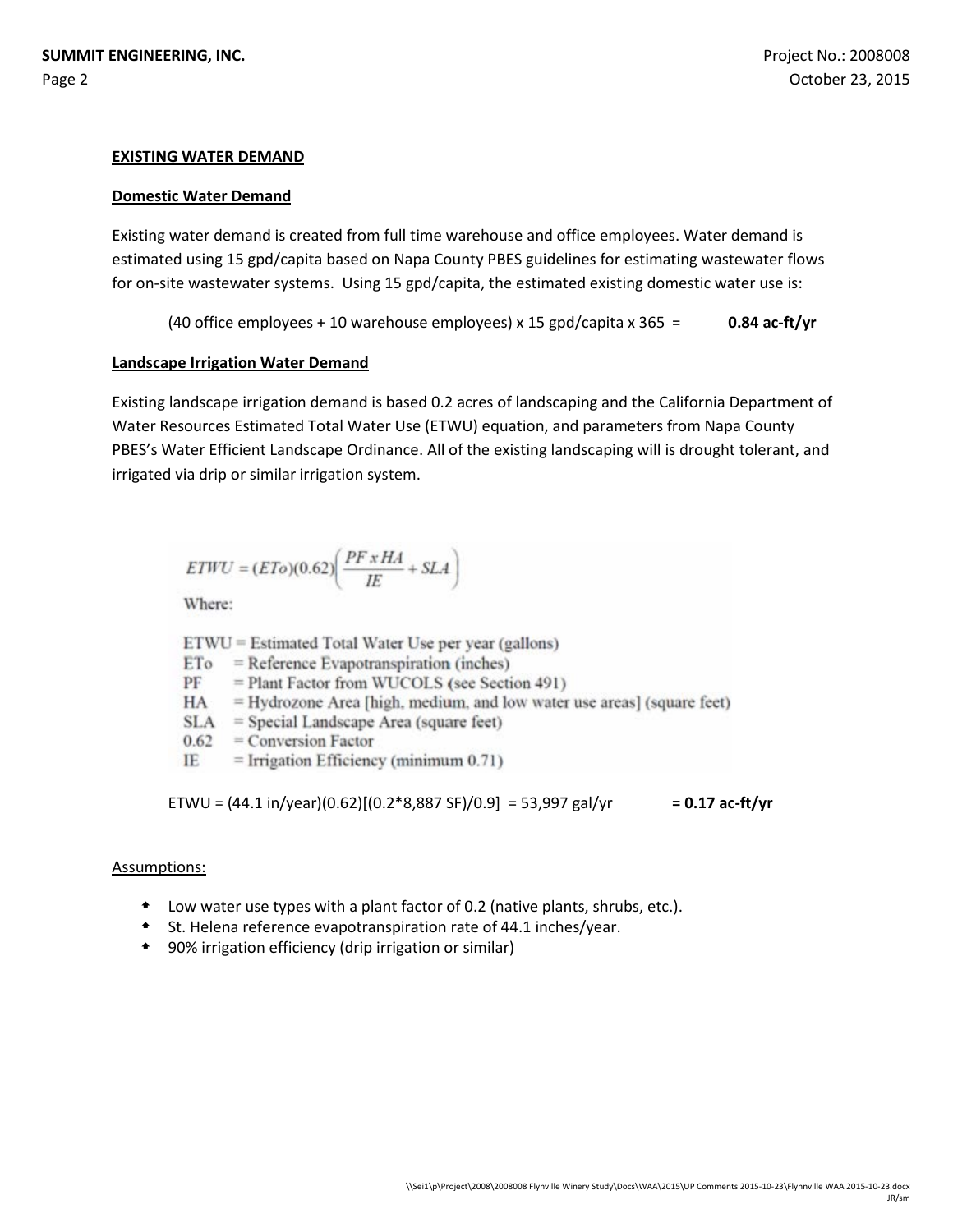#### **PROPOSED WATER DEMAND**

#### **Winery Process Water Demand**

Water demand for wine production is expected to correlate to the process wastewater (PW) generated at the facility. The proposed winery production capacity is 60,000 gallons per year (for a 3 year average) with a peak of 3,000 gallons per day. Based on typical flow data from wineries of similar size and characteristics, the projected process water demand for the proposed wine production is calculated as follows:

| Proposed Annual Peak production       | $=$      | $60,000$ gal wine/yr                         |
|---------------------------------------|----------|----------------------------------------------|
| PW generation rate                    | $=$      | 6 gal PW/gal wine <sup>a</sup>               |
| <b>Annual PW Flow</b>                 | $=$      | 60,000 gal wine x 6 gal PW/gal wine          |
|                                       | $=$      | 360,000 gal PW/yr                            |
| Average PW Flow                       | $\equiv$ | (360,000 gal PW/yr) / (365 days)             |
|                                       | Ξ        | 986 gal PW/day                               |
| <b>Annual Production Water Demand</b> | $=$      | (360,000 gal water/yr) / (325,851 gal/ac-ft) |
|                                       | $=$      | 1.1 ac-ft water/yr                           |

<sup>a</sup> Generation rate based on industry standards and water data for similar wineries

Process wastewater generation is expected to be equivalent to the water demand for production. The expected annual water use associated with the peak production capacity is 360,000 gallons per year, or 1.1 ac-ft per year. Winery process water demand will continue to be provided by existing on-site wells.

#### **Domestic Water Usage**

Domestic water use at the facility is determined based on 20 employees and 25 daily visitors. Sanitary Sewage generation is expected to be equivalent to the water demand for domestic uses, except for domestic uses associated with events, which will utilize portable toilets. Portable toilets will be provided for any event which results in more than 25 visitors per day, but domestic water supply for events will be provided by on-site wells. The maximum quantity of employees accounts for winery employees AND employees of the existing businesses that will remain. Using Napa County Environmental Management's Table 4 from "Regulations for Design, Construction, and Installation of Alternative Sewage Treatment Systems", annual domestic water usage is estimated as follows: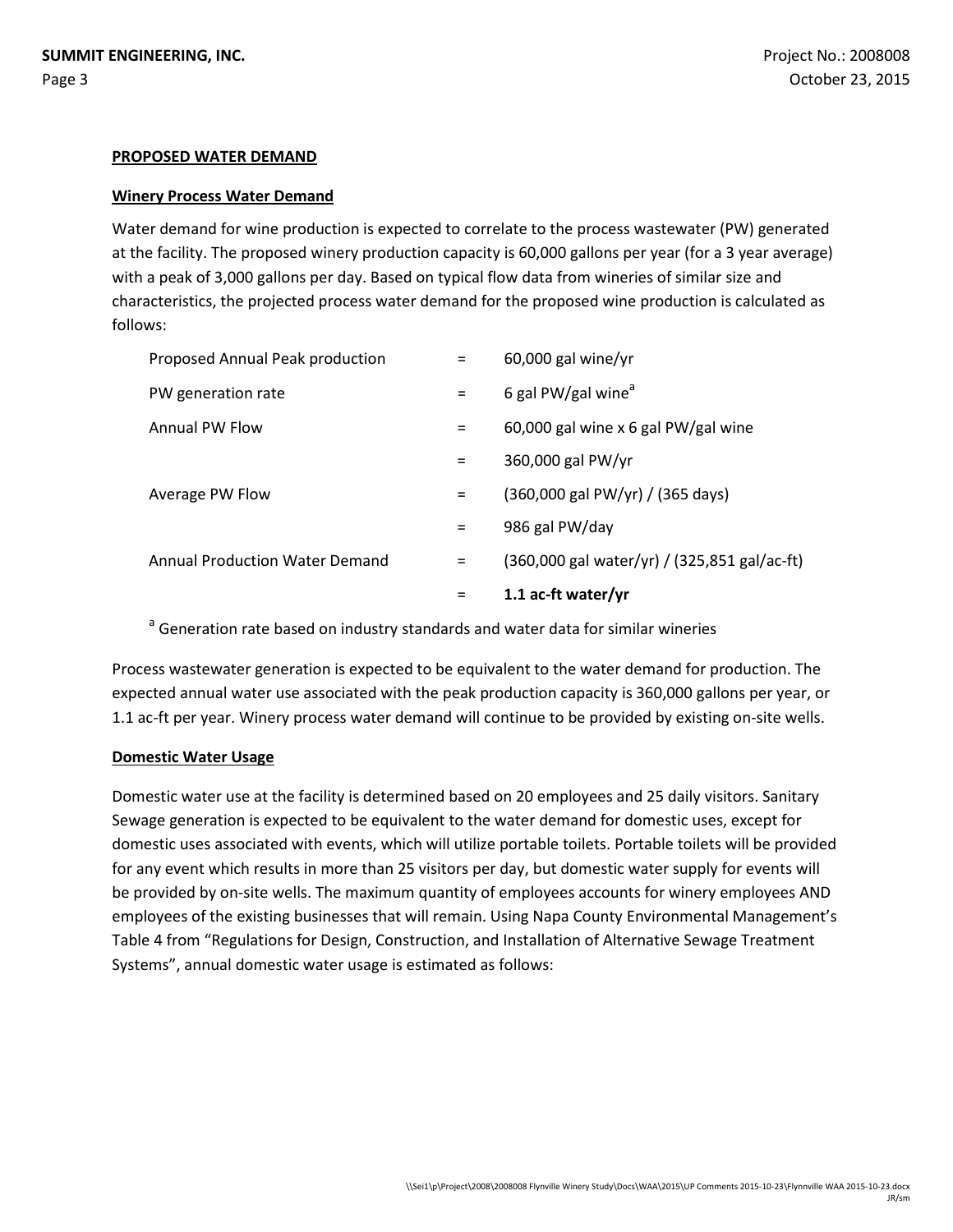|                                                                 | Maximum       | Water        | Daily     | Number of   | Annual     |
|-----------------------------------------------------------------|---------------|--------------|-----------|-------------|------------|
| Use Type                                                        | Quantity      | Demand       | Demand    | Days        | Water Use  |
|                                                                 | (persons/day) | (gal/person) | (gal/day) | (days/year) | (gal/year) |
| FT Employee                                                     | 20            | 15           | 300       | 365         | 109,500    |
| Tasting Visitors <sup>a</sup>                                   | 25            | 3            | 75        | 365         | 27,375     |
| <b>Event Visitors</b>                                           | 25            | 3            | 75        | 6           | 2,250      |
| <b>Event Visitors</b>                                           | 50            | 3            | 150       | 6           | 900        |
| Event Visitors                                                  | 100           | 3            | 300       | 3           | 900        |
| <b>Total Annual Water Use (gal)</b>                             |               |              |           |             | 140,925    |
| Peak Water Use (gpd) <sup>b</sup><br>Total Water Use (ac-ft/yr) |               |              |           |             | 675        |
|                                                                 |               |              |           |             | 0.43       |

# **Table 1. Proposed winery domestic water demand at Flynnville Wine Company.**

<sup>a</sup> Tasting is assumed to occur every day of the year to be conservative.

<sup>b</sup> Peak water use is based on the estimated peak sanitary sewage generation which includes employees, tasting visitors, and maximum marketing event visitors flows.

The expected annual domestic water use for the proposed marketing and visitation plan is 140,925 gallons per year, or 0.43 ac-ft per year.

# **Irrigation Water Usage**

Vineyard Irrigation

Water from existing on-site wells will be used to irrigate 3.2 acres of vineyards. Napa County WAA guidelines for vineyard irrigation are 0.2 to 0.5 ac-ft/acre/year. Using the conservative estimate of 0.5 ac-ft/acre/year, the expected water demand for 3.2 acres of vineyard is:

3.2 acres x 0.5 ac-ft/acre/year  $=$  **1.6 ac-ft/yr** 

Vineyard irrigation will typically begin in June when onsite soils begin to dry and continue until October, with the peak irrigation period between July and August. All vineyard irrigation water, unless reclaimed process wastewater is used, will be supplied by the existing wells.

Well water will not be utilized for frost or heat protection.

Winery Landscape Irrigation

Landscape irrigation demand is based on the California Department of Water Resources Estimated Total Water Use (ETWU) equation, and parameters from Napa County PBES's Water Efficient Landscape Ordinance.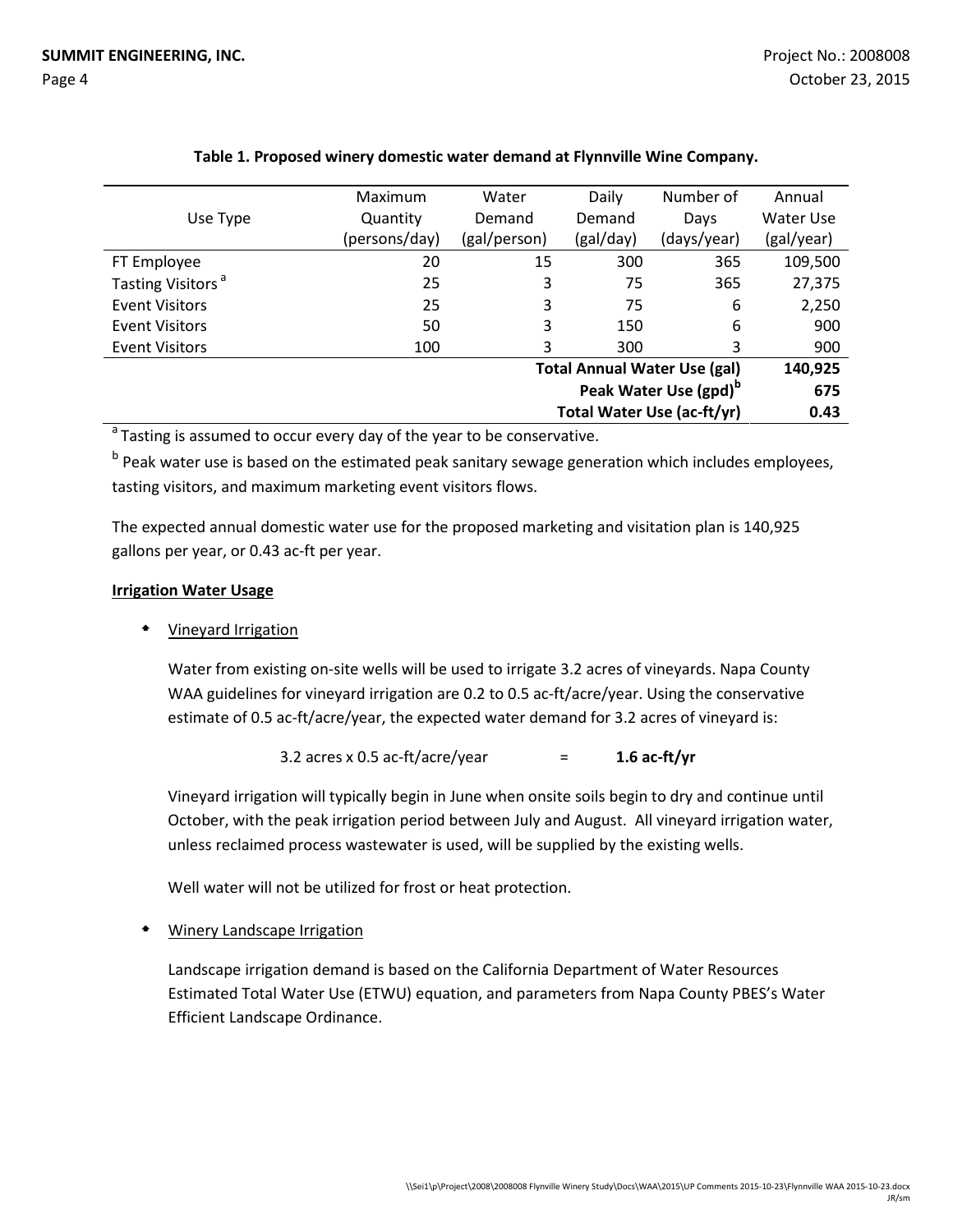$$
ETWU = (ETo)(0.62) \left( \frac{PF \times HA}{IE} + SLA \right)
$$

Where:

ETWU = Estimated Total Water Use per year (gallons)

- $=$  Reference Evapotranspiration (inches) ETo
- PF = Plant Factor from WUCOLS (see Section 491)
- = Hydrozone Area [high, medium, and low water use areas] (square feet) HA
- $SLA$  = Special Landscape Area (square feet)
- $0.62 =$  Conversion Factor
- IE  $=$  Irrigation Efficiency (minimum 0.71)

$$
ETWU = (44.1 in/year)(0.62)(12,026 SF) = 386,844 gal/yr = 1.19 ac-ft/yr
$$

# Assumptions:

- 12,026 SF is the sum Product of (PF x HA) calculated for each hydrozone area and associated plant type - see landscape plans and ETWU calculations for details.
- St. Helena reference evapotranspiration rate of 49.4 inches/year.
- 85% irrigation efficiency (combination of drip and spray irrigation) see landscape plans and ETWU calculations for details.

# **TOTAL WATER DEMAND**

The total expected water demand of the new winery facility is expected to be 3.56 ac-ft per year, compared to an existing water demand of 1.04 ac-ft per year. Please see Table 2 for a summary of existing and proposed annual water demand.

|                                    | Annual Water Demand (ac-ft/yr) |  |  |
|------------------------------------|--------------------------------|--|--|
| <b>Existing Water Demand</b>       |                                |  |  |
| Domestic                           | 0.84                           |  |  |
| Landscaping                        | 0.17                           |  |  |
| <b>Total Existing Water Demand</b> | 1.01                           |  |  |
| Proposed Water Demand              |                                |  |  |
| <b>Winery Process</b>              | 1.10                           |  |  |
| Domestic                           | 0.43                           |  |  |
| Vineyard Irrigation                | 1.60                           |  |  |
| Winery Landscape Irrigation        | 1.19                           |  |  |
| <b>Total Proposed Water Demand</b> | 4.32                           |  |  |

# **Table 2. Summary of existing and proposed annual water demand.**